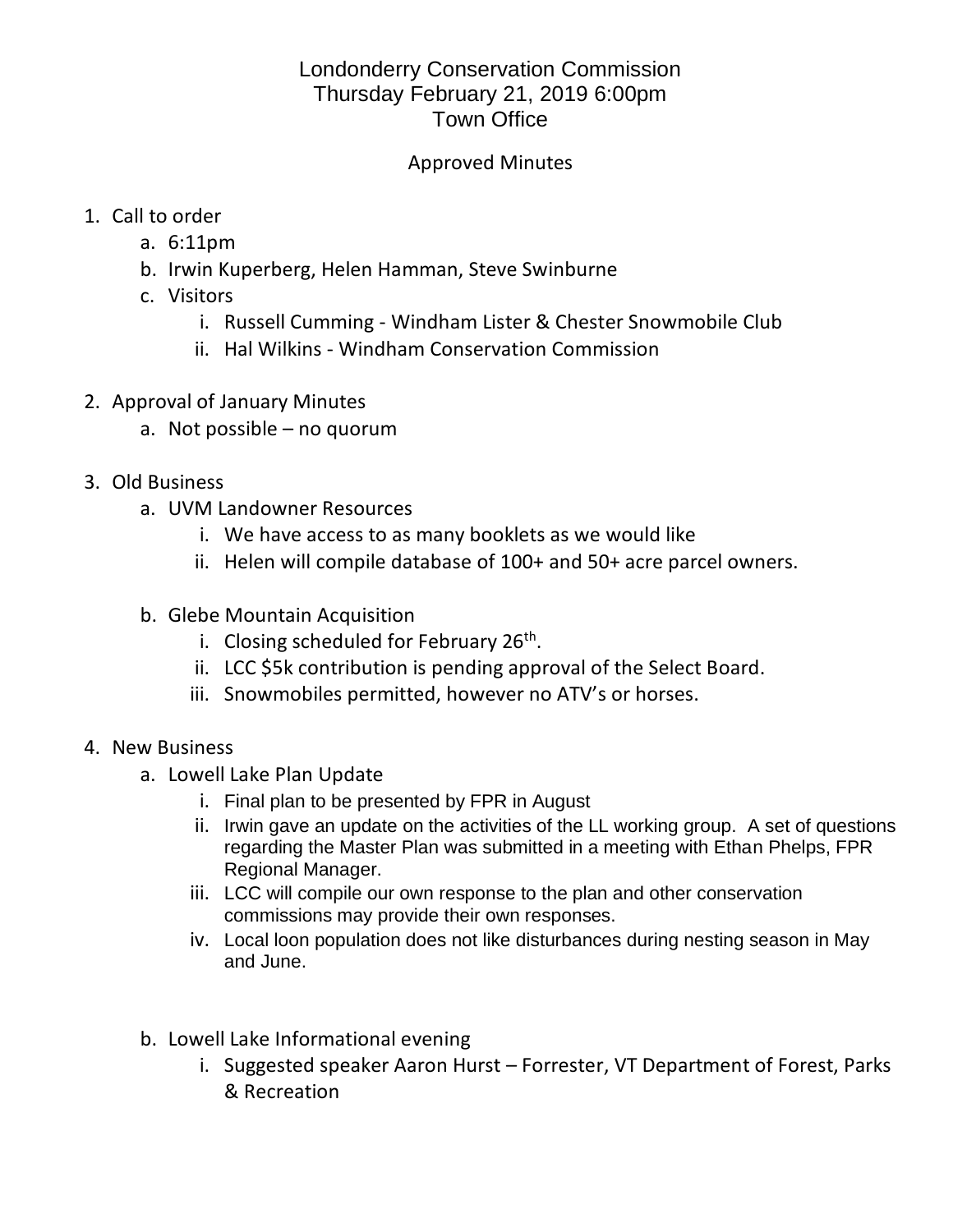- c. Mountain Bike Trail use at Shamburg Forest
	- i. LCC will discuss next meeting.
- 5. 2019 Events
	- a. Lowell Lake Informational Evening
		- i. Suggested speaker Aaron Hurst Forrester, VT Department of Forest, Parks & Recreation
	- b. EAB March 19 6:30pm Neighborhood Connections
		- i. Mike Parisio, Forest Health Specialist VT Department of Forests, Parks & Recreation
		- ii. Ginger Nickerson Forest Pest Education Coordinator
		- iii. Location will be Neighborhood Connections
		- iv. Advertising
			- 1. Irwin will write press release & draft poster.
			- 2. NC Calendar & Email list
			- 3. Andie send to local news outlets.
			- 4. Londonderry Newsletter
			- 5. Send poster to Hal
	- c. Moose October 10
		- i. Cedrick Alexander Biologist for VT Department of Fish & Wildlife
		- ii. Indoor program
		- iii. Proposed location Floodbrook School
	- d. River Walk & Talk
		- i. Proposed ... Saturday April 27<sup>th</sup> 1:00 pm
		- ii. Location the Depot
		- iii. Open to the public
		- iv. Shane Jaquith Watershed Restoration Manager the Nature Conservancy
		- v. Would like to focus on River Corridor Protection
	- e. Nature Walk
		- i. Center for Ecostudies
		- ii. Proposed location at the Wrights
	- f. Butterflies
		- i. Peggy Farabo Monarch Expert / CEO VT Woods Studios
		- ii. 30 minute presentation discussing threats to assistance
		- iii. She may provide milkweed seedlings
		- iv. Proposed location the Depot & time mid –late May
		- v. Flood Brook milkweed butterfly Garden.
		- vi. Steve will contact Floodbrook
- 6. Proposal to ban plastic bags
	- a. Need more time to discuss